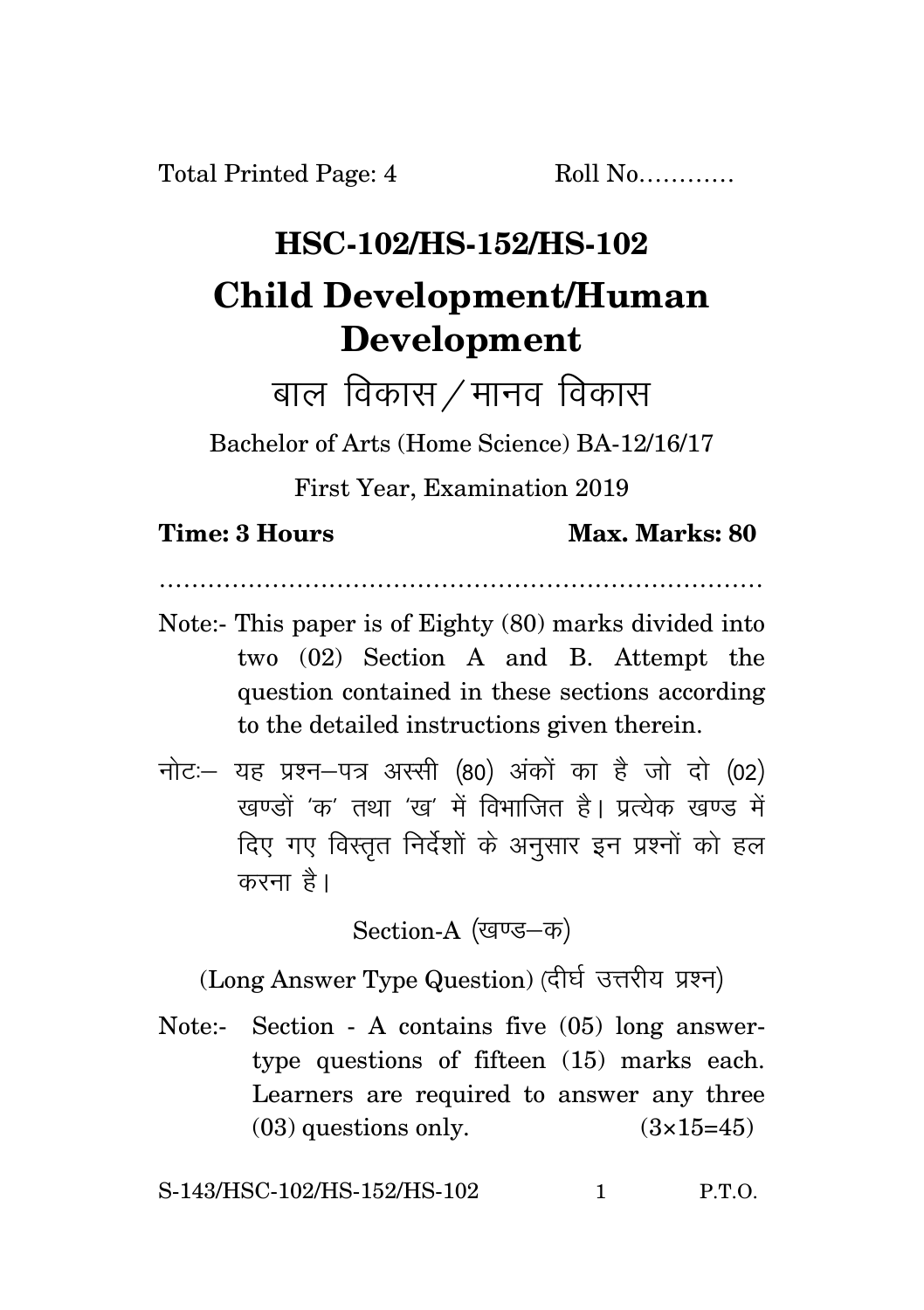- नोट:- खण्ड 'क' में पाँच (05) दीर्घ उत्तरीय प्रश्न दिये गये हैं। प्रत्येक प्रश्न के लिए पन्द्रह (15) अंक निर्धारित हैं। शिक्षार्थियों को इनमें से केवल तीन (03) प्रश्नों के उत्तर टेने हैं।
- Discuss the various methods of studying  $\mathbf{1}$ . human development? मानव विकास को अध्ययन करने की विभिन्न विधियों पर चर्चा कीजिए?
- $\mathcal{D}_{\cdot}$ Differentiate between work and play? What are different types of play and explain the importance of play in overall development of a child?

कार्य तथा खेल में अन्तर स्पष्ट कीजिए? विभिन्न प्रकार के खेल क्या होते हैं तथा एक बालक के सम्पर्ण विकास में खेल का महत्व समझाइए।

- $\overline{3}$ . Discuss the stages of prenatal development? Describe stages of delivery and various complications of pregnancy? गर्भकालीन विकास के चरणों को समझाइए? प्रसव के चरण तथा गर्भावस्था में होने वाली विभिन्न जटिलताओं का वर्णन कीजिए?
- $\overline{4}$ . Define motor development? Explain the types and importance of motor abilities in childhood?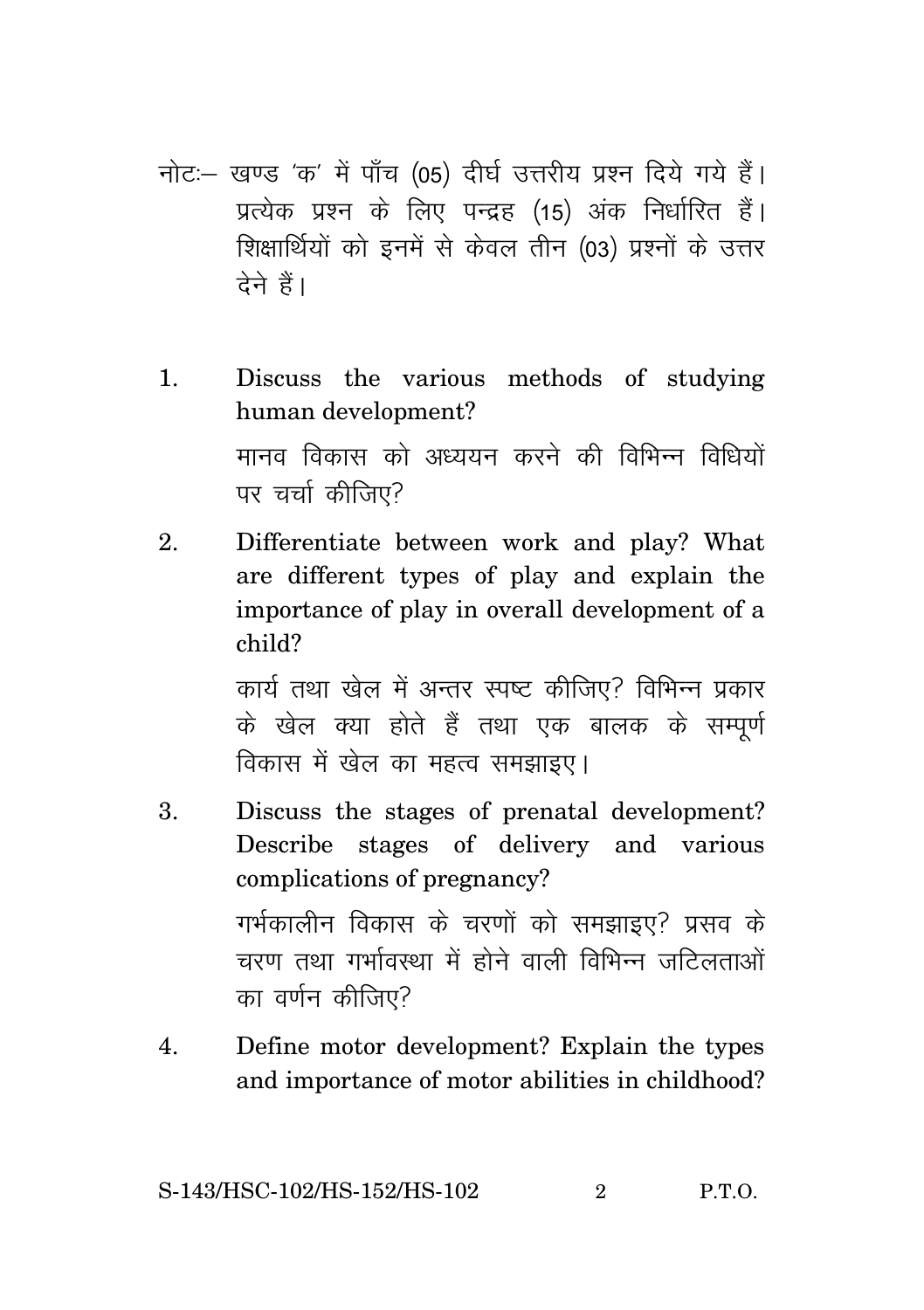What are the factors that hinder motor skills development?

क्रियात्मक विकास को परिभाषित कीजिए? बाल्यावस्था में क्रियात्मक योग्यताओं के प्रकार तथा महत्व समझाइए? क्रियात्मक योग्यताओं के विकास में अवरूद्धता कारक कौन से होते हैं?

5. What is sensation? Describe the characteristics and types of sensation?

> सवेदन क्या है? सवेदन की विशेषताएं तथा प्रकार समझाइए।

> > Section-B (खण्ड-ख)

(Short Answer Type Question) / (लघु उत्तरीय प्रश्न)

- Note:- Section-B contains eight (08) short answer type questions of seven (07) marks each. Learners are required to answer any five (05) questions only.  $(5 \times 7 = 35)$
- **नोट**: खण्ड 'ख' में आठ (08) लघ उत्तरीय प्रश्न दिये गये हैं। प्रत्येक प्रश्न के लिए सात (07) अंक निर्धारित हैं। शिक्षार्थियों को इनमें से केवल पाँच (05) प्रश्नों के उत्तर देने हैं।
- 1. Define immunization and its importance? टीकाकरण तथा उसके महत्व को परिभाषित कीजिए?
- 2. Explain stages of language development? भाषा के विकास के चरण समझाइए?